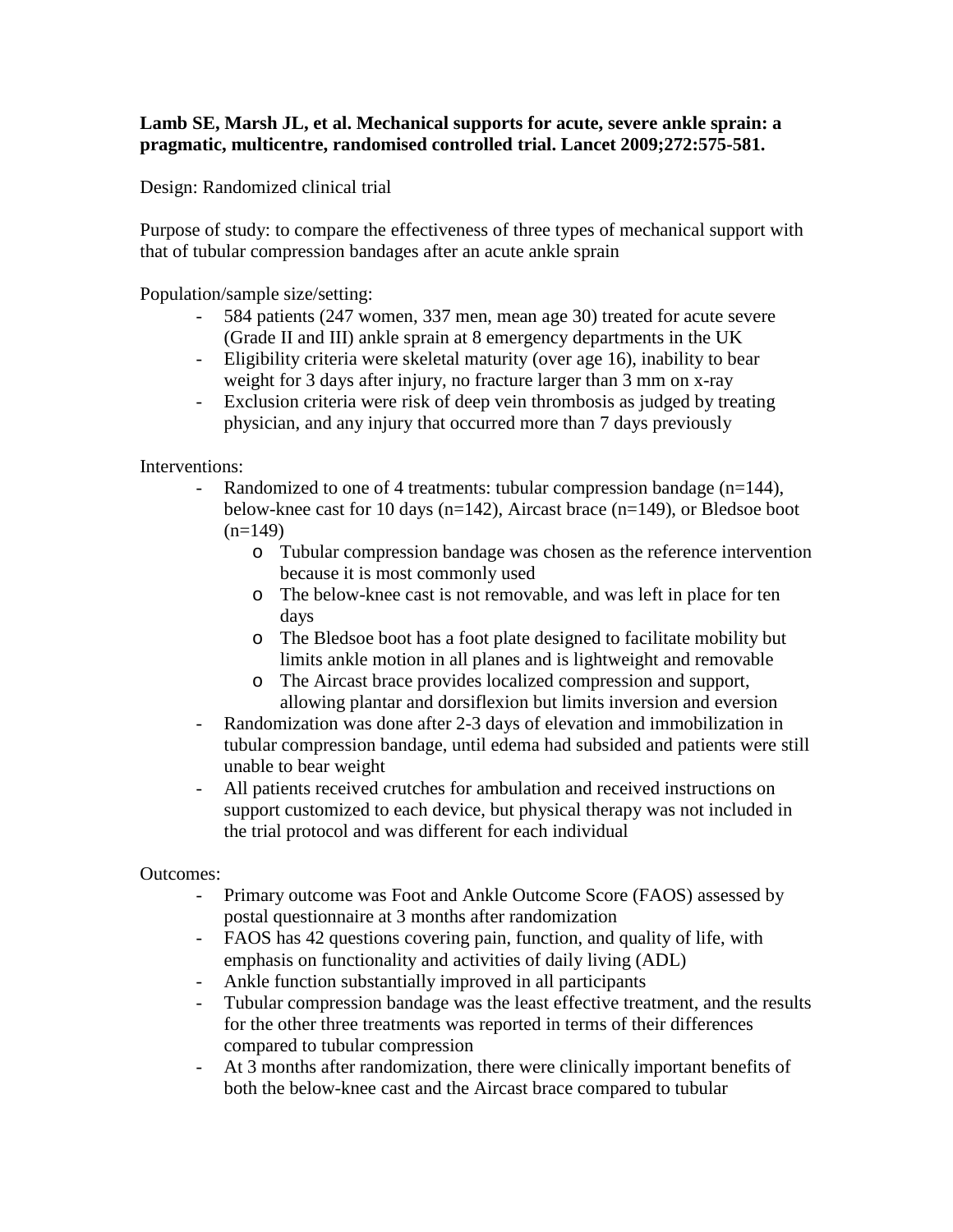compression bandage; Bledsoe boot did not show a significant advantage over the compression bandage

- o For example, at 3 months, the FAOS quality of life score was 54 in the compression bandage group, 63 in the cast group, and 62 in the Aircast group
- Secondary outcomes included the physical and mental subscales of the SF-12; the physical subscale showed a small advantage for the cast over the tubular compression bandage at 4 weeks post-randomization (41 points vs. 39 points); at all other time intervals, the SF-12 physical and mental scores did not differ between treatment groups
- At 9 months, the FAOS differences between treatment groups had decreased and were no longer significant
- Other interventions, such as physical therapy, chiropractic, and medications, were not controlled by the study protocol, but did not differ significantly between groups

Authors' conclusions:

- Below-knee cast reduces symptoms of severe ankle sprain in the early stages of recovery, producing faster recovery of function at 3 months than interventions which do not immobilize the injured ankle
- The differences between immobilizing cast and other treatments decreases over time, and are no longer apparent at 9 months

## Comments:

- Study has several strengths: most potential threats to internal validity are controlled, the main outcome (FAOS) measures important functional variables, and the setting approximates the mix of cases that are likely to occur in primary care
- The effect sizes, however, are small
- In Table 2, for example, the largest effect size for the cast over the compression bandage at 3 months is 0.36 for FAOS quality of life
- This effect size means that the difference between the cast and the compression bandage is 0.36 standard deviations; in the usual interpretation of Cohen's d (which was the method used for calculating effect size), this is a small difference
- The least effective treatment is used as the reference against which other treatments are compared; this means that the Aircast and the below-knee cast were not compared with one another (there appear to be no differences between cast, Aircast, and Bledsoe boot)
- Unlike some other studies of ankle sprain, which excluded patients with previous ankle injury, this study included these patients, who made up about half of the study sample
- The FAOS scores were adjusted for age, sex, and baseline score, which is appropriate, but it would have been interesting to have reported whether the history of a previous ankle injury made a difference in response to treatment